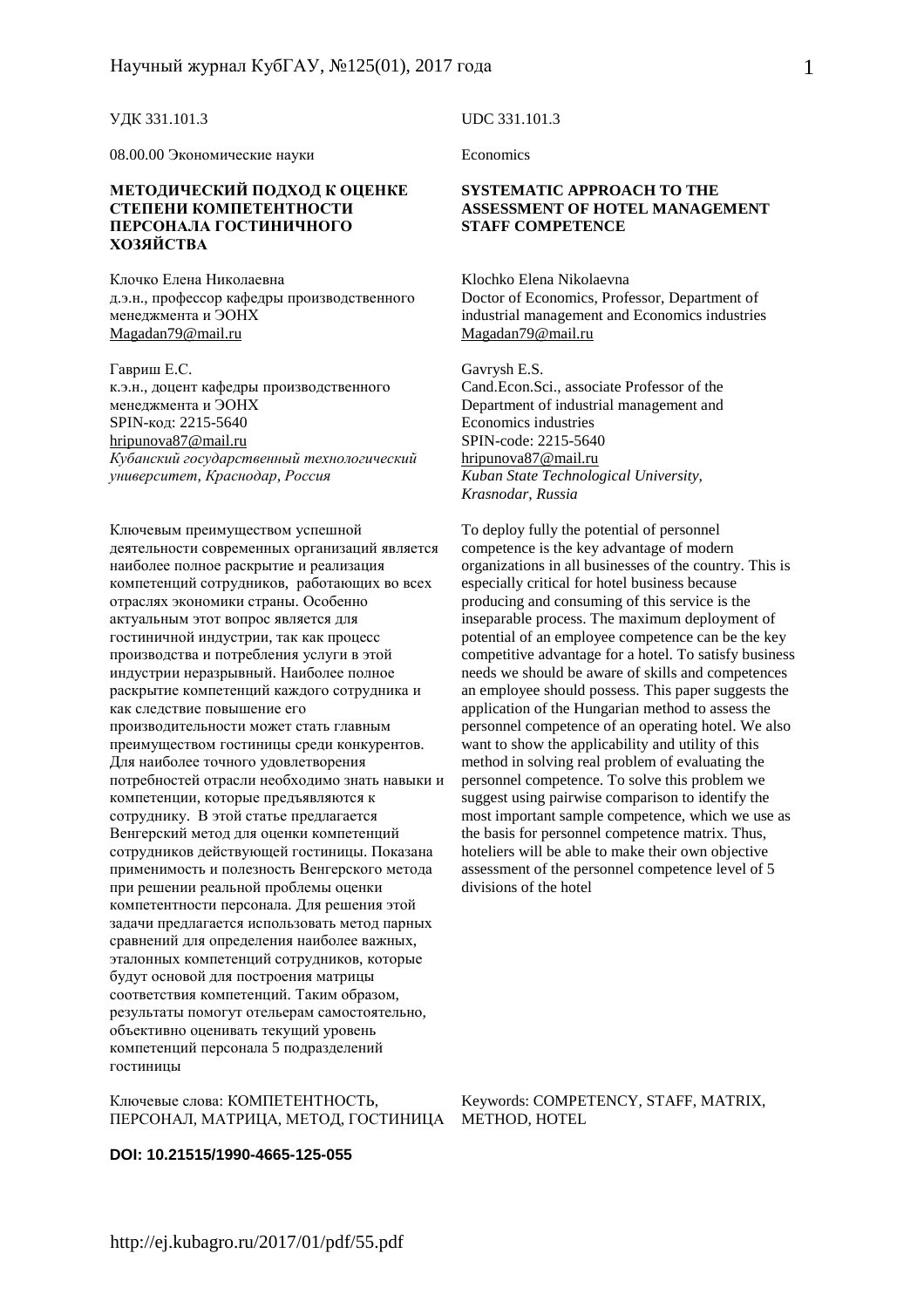Specific features of the tasks of staff efficient allocation in terms of official hierarchy and the maximum realization of each individual competence led to the creation of the Hungarian method to solve them. Methodological approach to assess level of hospitality staff competence (which is based on Hungarian method) is shown in Fig.1.



Fig. 1 - The methodical approach to an estimation of a competence degree of the hotel industry staff

The basic idea of the Hungarian method is to move from the initial square matrix of cost C to an its equivalent matrix Ce integral elements and system of n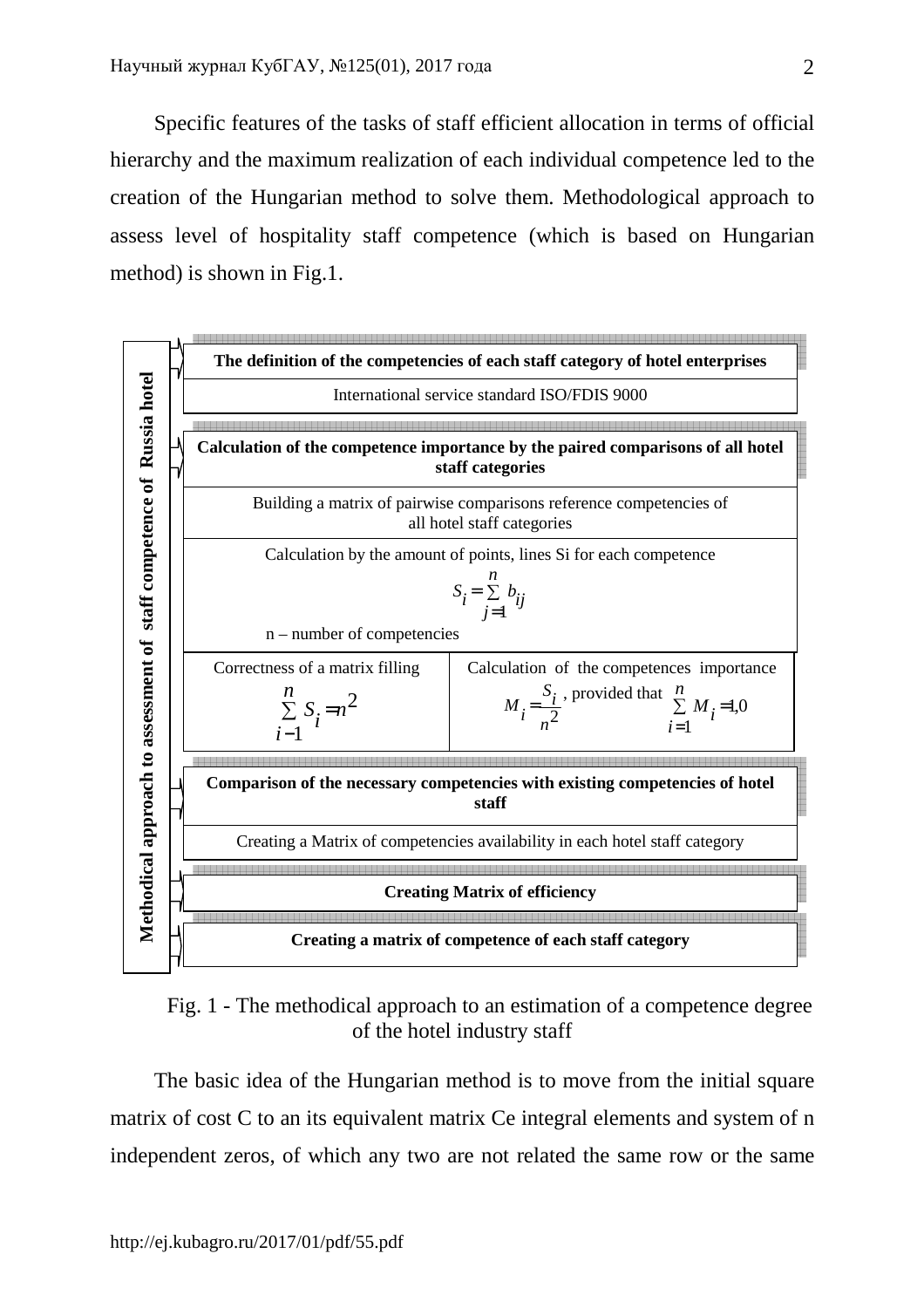column. For a given n there are n feasible solutions. If in matrix of competence X to arrange n units in the way that in each row and column is only one unit, which is arranged in accordance with located n independent zeros from equivalent matrix of cost Ce, in this case result is acceptable solution to the problem of employee's competence by level of official hierarchy.

## **A sample case study**

To apply the Hungarian method and assessment of hotel staff competency in Krasnodar in the first phase of the research it is necessary to describe the competencies required for each category of staff working in hotel industry. In accordance with International Standard Services it has been an allocated core hotel staff competencies (Table 1).

| The level of the job role<br>hierarchy | Competence                                                                                                                                                                                                                            |
|----------------------------------------|---------------------------------------------------------------------------------------------------------------------------------------------------------------------------------------------------------------------------------------|
| <b>Service Staff</b>                   | Education, experience, health, patience, fluency in<br>English and another foreign language, goodwill,<br>commitment, knowledge of psychology, quick response,<br>enthusiasm, skill                                                   |
| Main production staff                  | Fluency in one foreign language, education, creativity,<br>punctuality, sense of taste, ability to work in a team,<br>endurance, health, patience, experience                                                                         |
| <b>Technical staff</b>                 | Fluency in one foreign language, education, formalism,<br>analytic skills, usability, perseverance, health, ability to<br>foresee, punctuality, attentiveness, clarity                                                                |
| Specialists                            | Education, experience, communication skills, work with<br>people, ingenuity, fluency in English and another foreign<br>language, kindness, courtesy, consistency, self-control,<br>patience, good diction, health                     |
| Department, Division<br>managers       | Responsibility, organizer, education, work experience,<br>health, intuition, enthusiasm, communication skills, self-<br>critical, balance, objectivity, conflict-free,<br>good<br>organizational skills, ability to understand people |

Table 1 - Standards of competence by the level of the job role hierarchy

The second stage of the calculation is to determine the weight of competencies importance by method of paired comparisons of all staff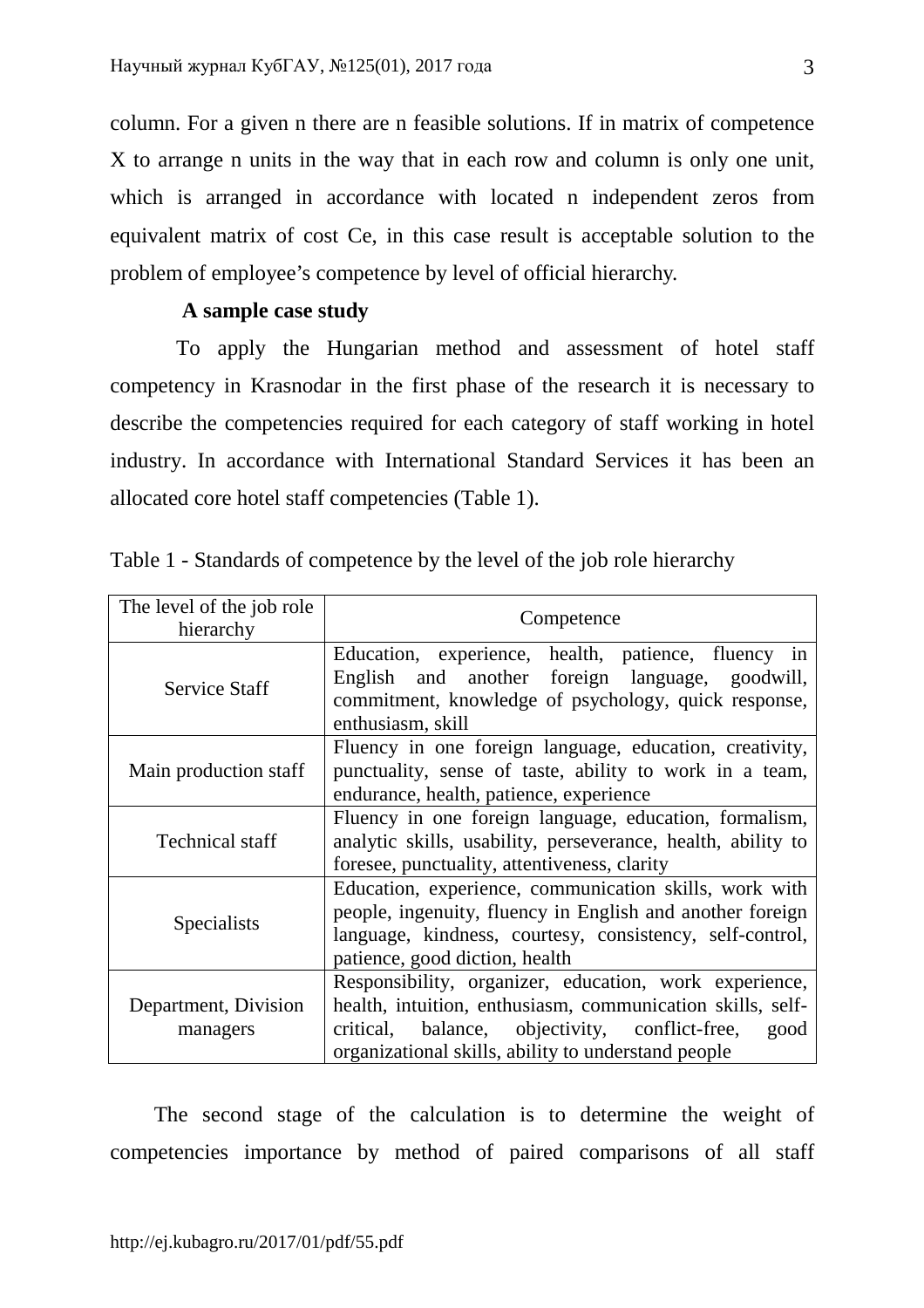categories. After filling the matrix with elements the comparison needs to be calculated by rows total the amount of points  $S_i$  by each competence by Formula 1:

$$
S_i = \sum_{j=1}^{n} b_{ij}
$$
 (1)

n – number of competencies

Correctness of filling a matrix is defined by the equation 2:

$$
\sum_{i=1}^{n} S_i = n^2 \tag{2}
$$

At the next stage we determine the significance of the competence according to the formula 3:

$$
M_{i} = \frac{S_{i}}{n^{2}}
$$
, provided that, 
$$
\sum_{i=1}^{n} M_{i} = 1,0
$$
 (3)

The matrixes of the second stage of methodological approach to the assessment of staff competencies in Russia hotel industry are presented in Table 2-6.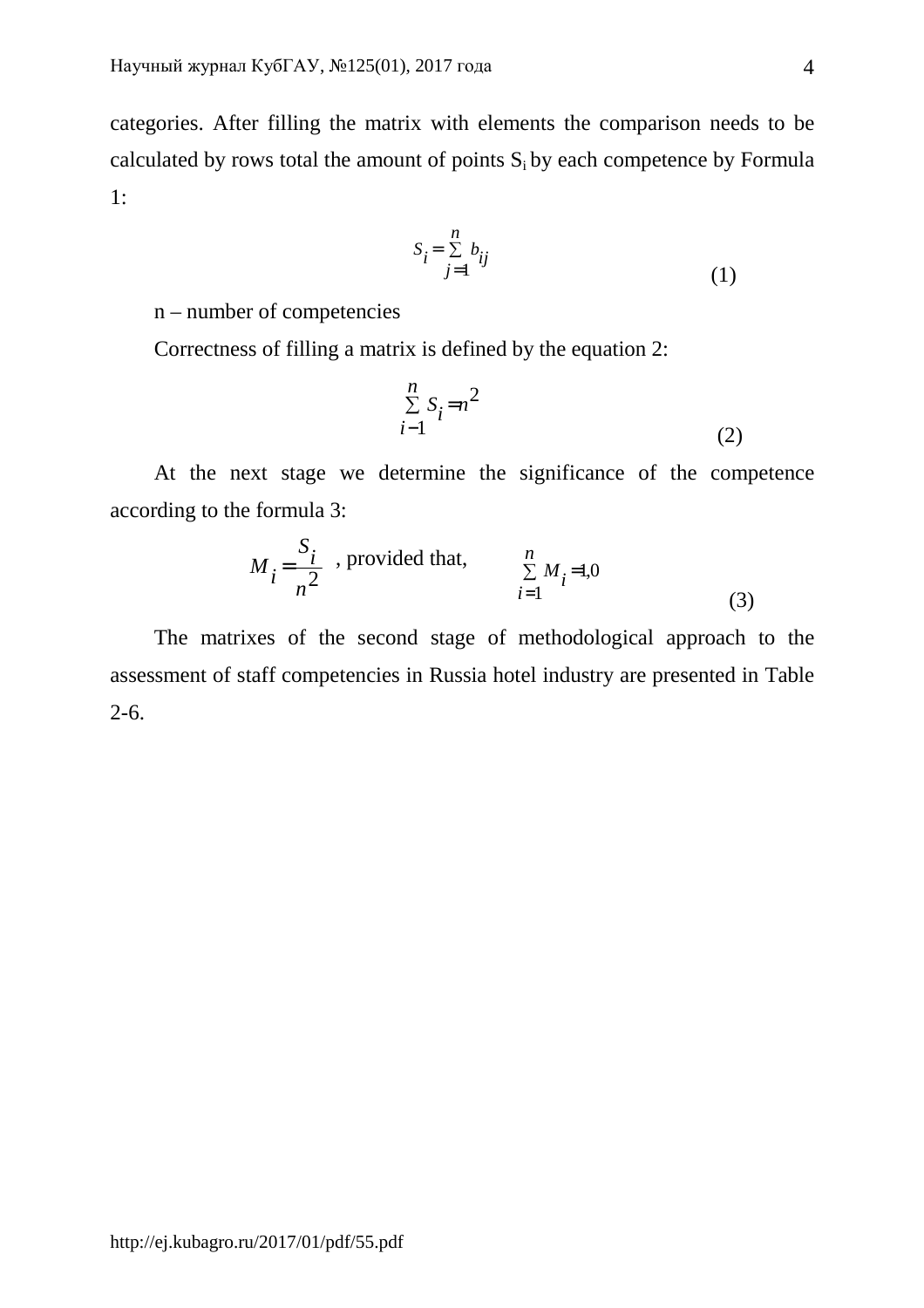| Competences of     |                | Competences of Department, Division managers |                |                |                |                |                |                |                |                |                |                |                |                |              |        |                |
|--------------------|----------------|----------------------------------------------|----------------|----------------|----------------|----------------|----------------|----------------|----------------|----------------|----------------|----------------|----------------|----------------|--------------|--------|----------------|
| Department,        |                |                                              |                |                |                |                |                |                |                |                |                |                |                |                | $S_i$        | $M_i$  | $R_i$          |
| Division           | 1              | $\overline{2}$                               | 3              | $\overline{4}$ | 5              | 6              | $\overline{7}$ | 8              | 9              | 10             | 11             | 12             | 13             | 14             |              |        |                |
| managers           |                |                                              |                |                |                |                |                |                |                |                |                |                |                |                |              |        |                |
| 1.                 | $\mathbf{1}$   | $\theta$                                     | $\theta$       | $\theta$       | $\theta$       | $\overline{0}$ | $\theta$       | $\overline{0}$ | $\overline{0}$ | $\overline{2}$ | $\overline{2}$ | $\overline{2}$ | $\theta$       | $\overline{2}$ | 9            | 0,0459 | 10             |
| Responsibility     |                |                                              |                |                |                |                |                |                |                |                |                |                |                |                |              |        |                |
| 2. Organizer       | $\overline{2}$ | 1                                            | $\overline{2}$ | $\overline{0}$ | $\overline{2}$ | $\overline{0}$ | $\overline{2}$ | $\overline{2}$ | $\overline{2}$ | $\overline{2}$ | $\overline{2}$ | $\overline{2}$ | $\overline{2}$ | $\overline{2}$ | 23           | 0,1173 | 3              |
| 3. Education       | $\overline{2}$ | $\boldsymbol{0}$                             | 1              | $\overline{0}$ | $\theta$       | $\overline{0}$ | $\overline{2}$ | $\overline{2}$ | $\overline{2}$ | $\overline{2}$ | $\overline{2}$ | $\overline{2}$ | $\overline{0}$ | $\overline{2}$ | 17           | 0,0867 | 6              |
| 4. Work            | $\overline{2}$ | $\overline{2}$                               | $\overline{2}$ | $\mathbf{1}$   | $\overline{2}$ | $\overline{0}$ | $\overline{2}$ | $\overline{2}$ | $\overline{2}$ | $\overline{2}$ | $\overline{2}$ | $\overline{2}$ | $\overline{2}$ | $\overline{2}$ | 25           | 0,1276 | $\overline{2}$ |
| experience         |                |                                              |                |                |                |                |                |                |                |                |                |                |                |                |              |        |                |
| 5. Health          | $\overline{2}$ | $\overline{0}$                               | $\overline{2}$ | $\overline{0}$ | $\mathbf{1}$   | $\overline{0}$ | $\overline{2}$ | $\overline{2}$ | $\overline{2}$ | $\overline{2}$ | $\overline{2}$ | $\overline{2}$ | $\overline{0}$ | $\overline{2}$ | 19           | 0,0969 | 5              |
| 6. Fluent English  | $\overline{2}$ | $\overline{2}$                               | $\overline{2}$ | $\overline{2}$ | $\overline{2}$ | $\mathbf{1}$   | $\overline{2}$ | $\overline{2}$ | $\overline{2}$ | $\overline{2}$ | $\overline{2}$ | $\overline{2}$ | $\overline{2}$ | $\overline{2}$ | 27           | 0,1378 | 1              |
| 7. Enthusiasm      | $\overline{0}$ | $\overline{0}$                               | $\overline{0}$ | $\overline{0}$ | $\theta$       | $\overline{0}$ | $\theta$       | $\overline{0}$ | $\overline{0}$ | $\theta$       | $\theta$       | $\theta$       | $\theta$       | 1              | $\mathbf{1}$ | 0,0051 | 14             |
| 8. Sociability     | $\overline{2}$ | $\overline{0}$                               | $\overline{0}$ | $\overline{0}$ | $\theta$       | $\overline{0}$ | $\overline{2}$ | $\mathbf{1}$   | $\overline{2}$ | $\overline{2}$ | $\overline{2}$ | $\overline{2}$ | $\overline{0}$ | $\overline{2}$ | 15           | 0,0765 | 7              |
| 9. Self-criticism  | $\overline{2}$ | $\overline{0}$                               | $\overline{0}$ | $\overline{0}$ | $\theta$       | $\overline{0}$ | $\overline{2}$ | $\overline{0}$ | $\mathbf{1}$   | $\overline{2}$ | $\overline{2}$ | $\overline{2}$ | $\overline{0}$ | $\overline{2}$ | 13           | 0,0663 | 8              |
| 10. Poise          | $\overline{0}$ | $\theta$                                     | $\overline{0}$ | $\overline{0}$ | $\theta$       | $\overline{0}$ | $\theta$       | $\overline{0}$ | $\overline{0}$ | 1              | $\overline{2}$ | $\theta$       | $\overline{0}$ | $\overline{2}$ | 5            | 0,0255 | 12             |
| 11. Objectiveness  | $\overline{0}$ | $\overline{0}$                               | $\overline{0}$ | $\overline{0}$ | $\overline{0}$ | $\overline{0}$ | $\overline{0}$ | $\overline{0}$ | $\overline{0}$ | $\overline{0}$ | $\mathbf{1}$   | $\overline{0}$ | $\overline{0}$ | $\overline{2}$ | 3            | 0,0153 | 13             |
| 12. Focus on       | $\theta$       | $\Omega$                                     | $\theta$       | $\theta$       | $\theta$       | $\theta$       | $\theta$       | $\theta$       | $\theta$       | $\overline{2}$ | $\overline{2}$ | 1              | $\theta$       | $\overline{2}$ | 7            | 0,0357 | 11             |
| conflict-free work |                |                                              |                |                |                |                |                |                |                |                |                |                |                |                |              |        |                |
| 13. Knowledge of   | $\overline{2}$ | $\Omega$                                     | $\overline{2}$ | $\theta$       | $\overline{2}$ | $\theta$       | $\overline{2}$ | $\overline{2}$ | $\overline{2}$ | $\overline{2}$ | $\overline{2}$ | $\overline{2}$ | $\mathbf{1}$   | $\overline{2}$ | 21           | 0,1071 | $\overline{A}$ |
| etiquette          |                |                                              |                |                |                |                |                |                |                |                |                |                |                |                |              |        |                |
| 14. The ability to | $\overline{2}$ | $\Omega$                                     | $\Omega$       | $\overline{0}$ | $\theta$       | $\theta$       | $\mathbf{1}$   | $\theta$       | $\overline{0}$ | $\overline{2}$ | $\overline{2}$ | $\overline{2}$ | $\overline{0}$ | $\overline{2}$ | 11           | 0,0561 | 9              |
| understand people  |                |                                              |                |                |                |                |                |                |                |                |                |                |                |                |              |        |                |

Table 2 - Matrix of standard competences by paired comparisons of Department

managers

The research found that for managers of the department, division the most important competencies are: fluent English and another foreign language, experience, organizer, knowledge of etiquette, health, the competency importance factor is 0,13; 0,12; 0,11; 0,1, 0,09 respectively. The above mentioned competencies are the most important because of the hotel industry specific. The last place among the competencies required for department, division management, by calculated competency importance, are: enthusiasm – 0,005; objectiveness – 0,05; poise – 0,02; focus on conflict-free work – 0,03; responsibility  $-0.04$ .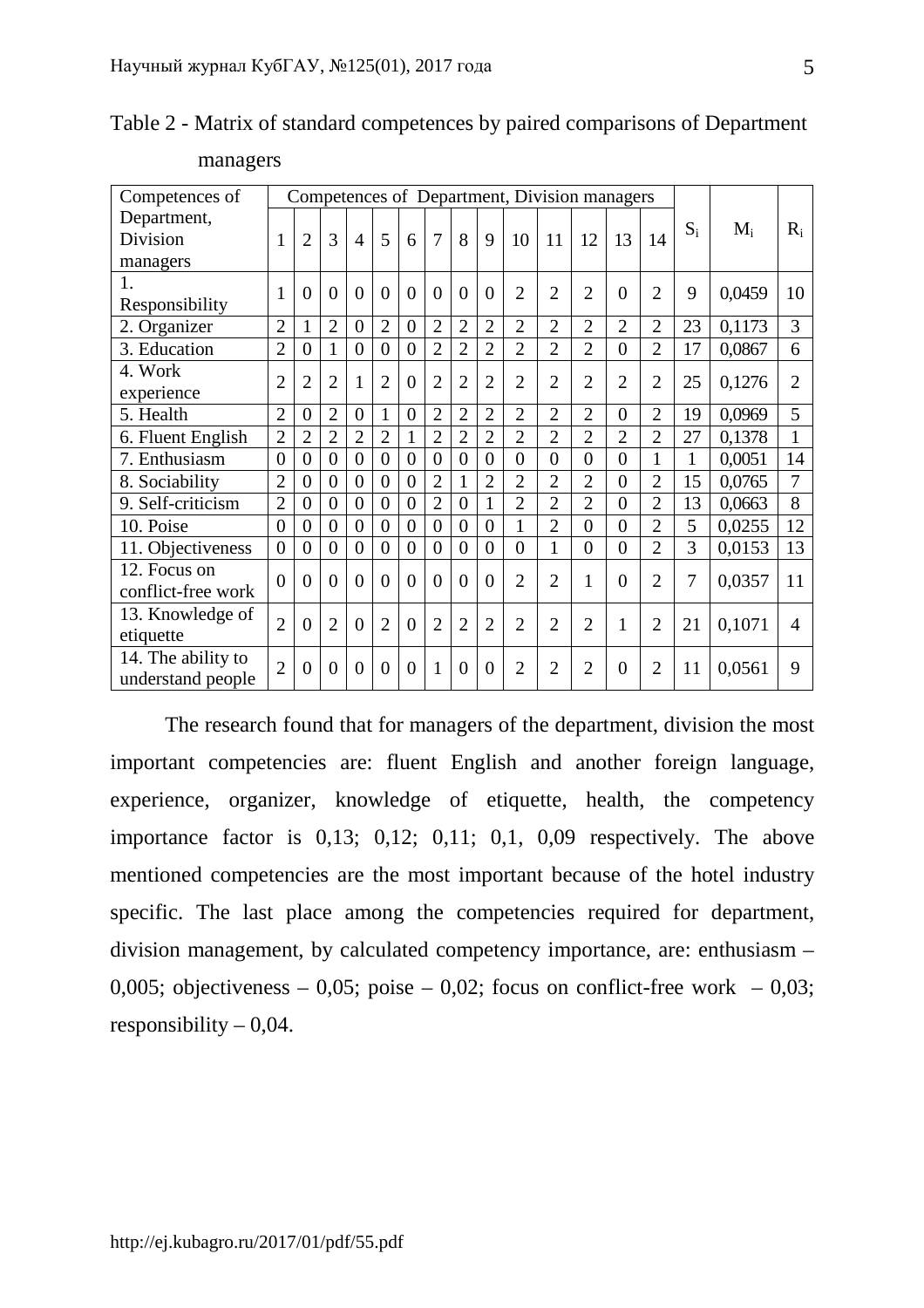| Competence of                      | Competence of specialists |                |                |                |                |                |                |                |                |                |                |                      |                |                |        |                |
|------------------------------------|---------------------------|----------------|----------------|----------------|----------------|----------------|----------------|----------------|----------------|----------------|----------------|----------------------|----------------|----------------|--------|----------------|
| specialists                        | 1                         | $\overline{2}$ | 3              | 4              | 5              | 6              | 7              | 8              | 9              | 10             | 11             | -1<br>$\overline{2}$ | 13             | $S_i$          | $M_i$  | $R_i$          |
| 1. Work<br>experience              | $\overline{2}$            | $\overline{2}$ | $\overline{2}$ | $\overline{2}$ | $\overline{2}$ | $\overline{2}$ | $\overline{2}$ | $\overline{2}$ | $\overline{2}$ | $\overline{2}$ | $\overline{2}$ | $\overline{2}$       | $\overline{2}$ | 26             | 0,1538 | $\mathbf{1}$   |
| 2. Good diction                    | $\overline{0}$            | $\theta$       | $\overline{0}$ | $\overline{0}$ | $\mathbf{1}$   | $\Omega$       |                | $\Omega$       | $\theta$       | 0              | $\Omega$       | $\overline{0}$       | $\overline{0}$ | $\overline{2}$ | 0.0118 | 13             |
| 3. Education                       | $\overline{0}$            | $\Omega$       | $\theta$       | $\overline{0}$ | $\overline{2}$ | $\theta$       | $\theta$       | $\theta$       | $\theta$       | $\overline{2}$ | $\Omega$       | $\overline{2}$       | $\overline{0}$ | 6              | 0.0355 | 11             |
| 4. Health                          | 1                         | 1              | 1              | 1              | $\overline{0}$ | $\Omega$       | $\overline{2}$ | 1              | $\theta$       | 0              | $\Omega$       | $\overline{0}$       | $\overline{0}$ | 7              | 0,0414 | 10             |
| 5. Fluent English                  | $\overline{2}$            | I              | $\overline{2}$ | $\overline{2}$ | $\overline{2}$ | $\overline{2}$ | $\overline{2}$ | $\overline{2}$ | $\overline{2}$ | $\overline{2}$ | $\Omega$       | $\theta$             | $\overline{0}$ | 19             | 0,1124 | $\overline{4}$ |
| 6. Ingenuity                       | $\overline{2}$            | $\overline{2}$ | 1              | $\theta$       | $\overline{0}$ | $\Omega$       | $\overline{2}$ | $\overline{2}$ | $\overline{0}$ | $\overline{2}$ | $\overline{2}$ | $\overline{0}$       | $\overline{2}$ | 15             | 0,0887 | 6              |
| 7. Communicative<br>skills         | $\overline{2}$            | $\overline{2}$ | $\overline{2}$ | $\theta$       | $\theta$       |                | $\overline{2}$ | $\overline{2}$ | $\Omega$       | $\overline{2}$ | $\overline{2}$ | $\theta$             | $\overline{2}$ | 17             | 0,1005 | 5              |
| 8. Self-control                    | 1                         | $\mathbf{I}$   | $\overline{2}$ | $\overline{2}$ | $\overline{2}$ | $\overline{2}$ | $\mathbf{1}$   | $\theta$       | $\overline{2}$ | $\overline{2}$ | $\overline{2}$ | $\overline{2}$       | $\overline{2}$ | 21             | 0,1242 | 3              |
| 9. Poise                           | 1                         | $\overline{0}$ | $\overline{0}$ | $\overline{0}$ |                | $\theta$       | $\overline{0}$ | 1              |                | 0              | $\Omega$       | 1                    | $\overline{0}$ | 5              | 0,0295 | 12             |
| 10. Kindness                       | $\overline{2}$            | $\overline{2}$ | 1              | 1              |                | $\Omega$       | $\theta$       | $\theta$       |                |                | $\Omega$       | $\theta$             | $\overline{0}$ | 9              | 0,0532 | 8              |
| 11. Focus on<br>conflict-free work | $\overline{2}$            | $\overline{2}$ | $\theta$       | $\theta$       | $\overline{0}$ | $\overline{0}$ | $\theta$       | $\theta$       | $\theta$       | 0              | $\overline{2}$ | $\overline{2}$       | $\overline{2}$ | 10             | 0,0591 | 7              |
| 12. Patience                       | 1                         |                | $\overline{2}$ | $\overline{2}$ | $\overline{2}$ | $\overline{2}$ | $\overline{2}$ | $\overline{2}$ | $\overline{2}$ | $\overline{2}$ | $\overline{2}$ | $\overline{2}$       | $\overline{2}$ | 24             | 0,1420 | $\overline{2}$ |
| 13. Working in<br>team             |                           |                | $\mathbf{1}$   | $\overline{2}$ | $\overline{0}$ | $\Omega$       | $\Omega$       | 1              | 1              | 1              | $\Omega$       | $\theta$             | $\theta$       | 8              | 0,0473 | 9              |

Table 3 - Matrix of standard competences by paired comparisons of specialists

Ranking of hotel industry specialists competencies in Russia is showing importance of the next qualification requirements: work experience – competency importance factor equal 0,15; patience  $-$  0,14; self-control  $-$  0,12; fluent English – 0,11; communicative skills – 0,1. The last place is taken by: good diction – 0,01; poise – 0,02; level of education – 0,03; health – 0,04.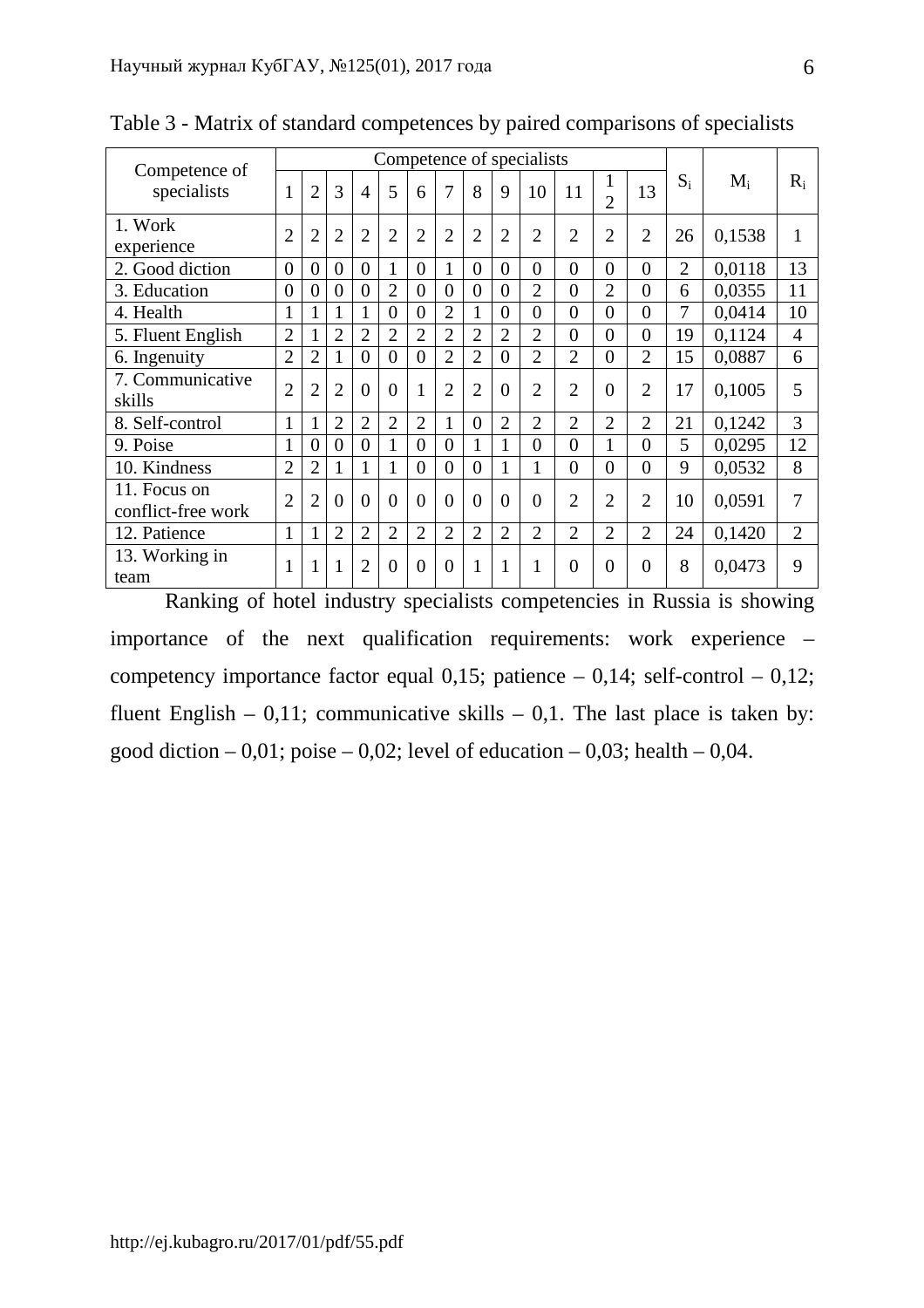| Competences of        |                |                |                |                |                |                |                |                |                | Competences of technical staff |                | $S_i$          | $M_i$  | $R_i$          |
|-----------------------|----------------|----------------|----------------|----------------|----------------|----------------|----------------|----------------|----------------|--------------------------------|----------------|----------------|--------|----------------|
| technical staff       | 1              | $\overline{2}$ | 3              | $\overline{4}$ | 5              | 6              | 7              | 8              | 9              | 10                             | 11             |                |        |                |
| 1. Fluent English     | 1              | $\overline{2}$ | $\overline{2}$ | $\overline{2}$ | $\overline{2}$ | $\mathbf{1}$   | $\overline{2}$ | $\overline{2}$ | 1              | 1                              | 1              | 17             | 0,1404 | 3              |
| 2. Education          | $\overline{2}$ | $\overline{2}$ | $\overline{2}$ | $\overline{2}$ | $\overline{2}$ | $\overline{2}$ | $\overline{2}$ | $\overline{2}$ | $\overline{2}$ | 1                              | $\overline{2}$ | 21             | 0,1735 | 1              |
| 3. Formalism          | $\overline{2}$ | 1              | $\mathbf{1}$   | $\mathbf{1}$   | $\theta$       | $\theta$       | $\theta$       | $\theta$       | $\theta$       | $\theta$                       | $\theta$       | 5              | 0,0413 | 9              |
| 4. Analytical skills  | 1              | $\overline{2}$ | $\overline{2}$ | $\mathbf{1}$   | $\overline{2}$ | 1              | $\overline{2}$ | $\overline{2}$ | 1              | 1                              | 1              | 18             | 0,1487 | $\overline{2}$ |
| 5. Practical skills   | $\mathbf{1}$   | $\overline{2}$ | $\overline{2}$ | $\mathbf{1}$   | 1              | 1              | $\overline{2}$ | $\overline{2}$ | $\theta$       | 1                              | $\mathbf{1}$   | 14             | 0,1157 | 4              |
| 6. Perseverance       | $\overline{2}$ | $\Omega$       | $\theta$       | $\overline{2}$ | $\theta$       | $\theta$       | $\theta$       | $\theta$       | $\theta$       | $\theta$                       | $\theta$       | $\overline{4}$ | 0,0330 | 10             |
| 7. Health             | 1              | 1              | 1              | 1              | 1              | 1              | 1              | 1              | 1              | 1                              | $\mathbf{1}$   | 11             | 0,0909 | 5              |
| 8. Ability to foresee | 1              | 1              | 1              | 1              | 1              | 1              | 1              | 1              | 1              | 1                              | $\theta$       | 10             | 0,0826 | 6              |
| 9. Punctuality        | $\Omega$       | $\Omega$       | 1              | $\theta$       | $\theta$       | 1              | $\theta$       | $\Omega$       | $\theta$       | 1                              | $\theta$       | 3              | 0,0247 | 11             |
| 10. Attentiveness     | 1              | 1              | 1              | $\theta$       | $\theta$       | 1              | $\theta$       | 1              | 1              | $\theta$                       | $\theta$       | 6              | 0,0495 | 8              |
| 11. Clarity           | $\theta$       | $\overline{0}$ | $\overline{0}$ | $\overline{0}$ | 1              | $\overline{0}$ | 1              | $\mathbf{1}$   | $\Omega$       | $\theta$                       | $\overline{0}$ | 8              | 0,0661 | 7              |

Table 4 - Matrix of standard competences by paired comparisons of technical

### staff

For technical hotel staff the most important competencies are: level of education - competency importance factor equal  $-0.17$ ; analytical skills  $-0.14$ ; fluent English – 0,14; practical skills – 0,11; health – 0,09. The lowest competency importance factor among other 11 technical hotel staff competencies is: punctuality  $-0.02$ ; formalism  $-0.04$ .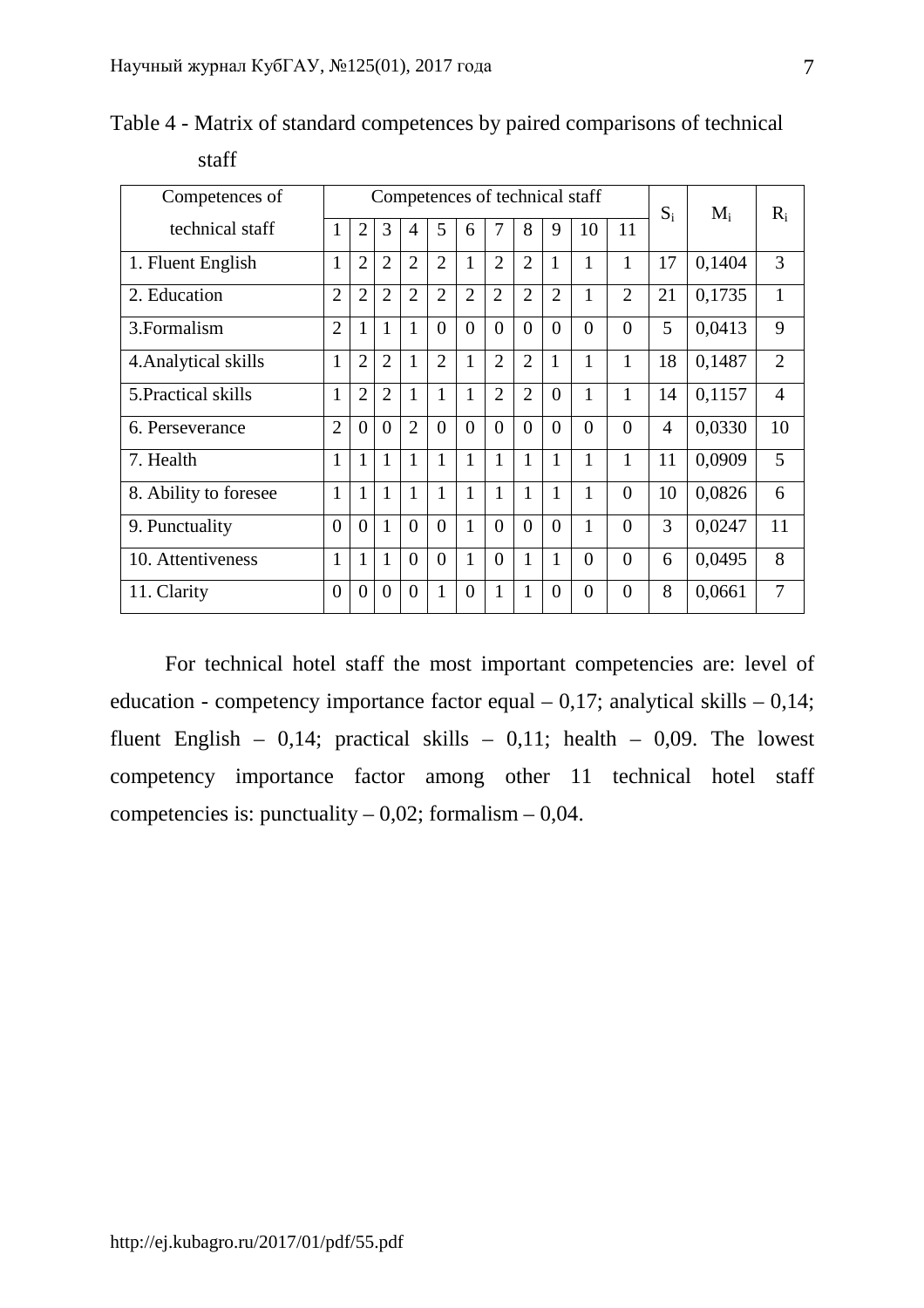| Competences of main     | Competences of main production staff |                |                |                |                  |                |                |                |                |                             |                |       |       |
|-------------------------|--------------------------------------|----------------|----------------|----------------|------------------|----------------|----------------|----------------|----------------|-----------------------------|----------------|-------|-------|
| production staff        | -1                                   | $\overline{2}$ | 3              | 4              | 5                | 6              |                | 8              |                | 10                          | $S_i$          | $M_i$ | $R_i$ |
| 1. Fluent English       | 1                                    | $\Omega$       | 0              | $\theta$       | $\Omega$         |                |                | 2              | $\overline{2}$ | $\overline{2}$              | 9              | 0.09  | 6     |
| 2. Education            | 0                                    | $\overline{2}$ | $\overline{2}$ | 2              | $\overline{2}$   | $\overline{2}$ | $\overline{2}$ | $\overline{2}$ | っ              | $\overline{2}$              | 18             | 0.18  |       |
| 3. Creativity           | $\overline{0}$                       | $\Omega$       | 0              | $\overline{0}$ |                  |                |                |                |                |                             | 6              | 0.06  | 9     |
| 4. Accuracy             | 1                                    | $\Omega$       | 0              | $\theta$       |                  | 2              | $\overline{2}$ |                | $\theta$       | $\theta$                    | 7              | 0.07  | 8     |
| 5. Feeling of taste     | $\overline{2}$                       | $\overline{2}$ | 1              | 1              | $\theta$         | $\Omega$       | $\overline{0}$ | $\overline{2}$ |                | $\Omega$                    | 11             | 0,11  | 4     |
| 6. Ability to work in a | 1                                    | $\Omega$       | $\theta$       | $\overline{2}$ | 2                | $\overline{2}$ | $\mathbf{1}$   | $\overline{2}$ | $\Omega$       | $\Omega$                    | 10             | 0,1   |       |
| team                    |                                      |                |                |                |                  |                |                |                |                |                             |                |       |       |
| 7. Endurance            |                                      |                | 0              | $\overline{2}$ | 2                | $\overline{2}$ | $\overline{2}$ | $\overline{2}$ | $\overline{2}$ |                             | 15             | 0,15  | ↑     |
| 8. Health               | 1                                    |                | 1              | $\theta$       | $\Omega$         | $\overline{2}$ | $\overline{0}$ |                |                |                             | 8              | 0.08  |       |
| 9. Patience             |                                      | $\Omega$       | 0              | 1              | $\theta$         | $\theta$       | $\theta$       | $\theta$       | $\Omega$       | $\Omega$                    | $\overline{2}$ | 0,02  |       |
|                         |                                      |                |                |                |                  |                |                |                |                |                             |                |       | 0     |
| 10. Experience          |                                      |                |                |                | $\left( \right)$ |                | $\overline{c}$ | $\overline{2}$ | っ              | $\mathcal{D}_{\mathcal{L}}$ | 14             | 0.14  |       |

Table 5 - Matrix of standard competences by paired comparisons of main

# production staff

For the main production staff were selected 10 standard competencies, ranking of which revealed that the biggest competency importance factor is for the following competencies: education  $-0.18$ ; endurance  $-0.15$ ; work experience  $-0,14$ .

Table 6 - Matrix of standard competences by paired comparisons of service staff

|                             |                |                |                |                |                |                |                |                |                | Competence of service staff |                |                | $M_i$  |       |
|-----------------------------|----------------|----------------|----------------|----------------|----------------|----------------|----------------|----------------|----------------|-----------------------------|----------------|----------------|--------|-------|
| Competence of service staff | 1              | $\overline{2}$ | 3              | $\overline{4}$ | 5              | 6              |                | 8              | 9              | 10                          | 11             | $S_i$          |        | $R_i$ |
| 1. Education                | 1              | $\overline{2}$ | $\overline{2}$ | $\overline{2}$ | $\overline{2}$ | $\overline{2}$ |                |                |                | $\Omega$                    | $\theta$       | 14             | 0,1157 | 4     |
| 2. Experience               | $\overline{2}$ | $\overline{2}$ | $\overline{2}$ | $\overline{2}$ | $\overline{0}$ | $\overline{0}$ | $\theta$       | $\Omega$       | $\mathbf 0$    | $\theta$                    | $\theta$       | 8              | 0,0661 | 8     |
| 3. Health                   | 1              | $\overline{2}$ |                | $\overline{2}$ | $\theta$       | $\Omega$       | $\Omega$       |                |                |                             |                | 9              | 0.0743 |       |
| 4. Patience                 | $\overline{0}$ | $\overline{0}$ | $\theta$       | 0              | $\overline{0}$ | $\theta$       |                |                | $\theta$       | $\theta$                    | $\theta$       | $\overline{2}$ | 0,0165 |       |
| 5. Fluent English           | $\overline{2}$ | $\overline{2}$ | $\overline{2}$ | $\overline{2}$ | $\overline{2}$ | $\overline{2}$ | $\overline{2}$ | $\overline{2}$ | $\overline{2}$ | $\overline{2}$              |                | 21             | 0,1735 |       |
| 6. Kindness                 | 1              | $\overline{2}$ | $\overline{2}$ | $\overline{2}$ | $\overline{2}$ | $\overline{2}$ |                |                | 1              | $\overline{2}$              | 2              | 19             | 0,1570 | 2     |
| 7. Responsibility           | $\overline{0}$ | $\theta$       |                |                |                | $\overline{2}$ | $\overline{2}$ | $\overline{2}$ | $\overline{2}$ | $\overline{2}$              | $\theta$       | 13             | 0.1074 | 5     |
| 8. Knowledge of             | $\overline{2}$ |                | $\overline{2}$ | $\overline{2}$ | $\theta$       | $\overline{0}$ | $\overline{2}$ | $\overline{2}$ | $\overline{2}$ | $\overline{2}$              | $\overline{2}$ | 17             | 0.1404 |       |
| psychology                  |                |                |                |                |                |                |                |                |                |                             |                |                |        |       |
| 9. Quick reaction           | 1              |                |                | $\theta$       | $\theta$       | 1              | $\overline{0}$ |                | $\overline{0}$ | $\Omega$                    | $\theta$       | 5              | 0.0413 | 9     |
| 10. Enthusiasm              | $\overline{0}$ |                | $\Omega$       | $\Omega$       | $\theta$       | $\overline{0}$ | $\theta$       | $\theta$       | $\theta$       | $\theta$                    | $\overline{0}$ |                | 0,0082 | 10    |
| 11. Agility                 | $\overline{2}$ | $\overline{2}$ | $\overline{2}$ | $\cup$         | $\theta$       |                |                | $\Omega$       |                | $\overline{2}$              |                | 12             | 0.0991 | 6     |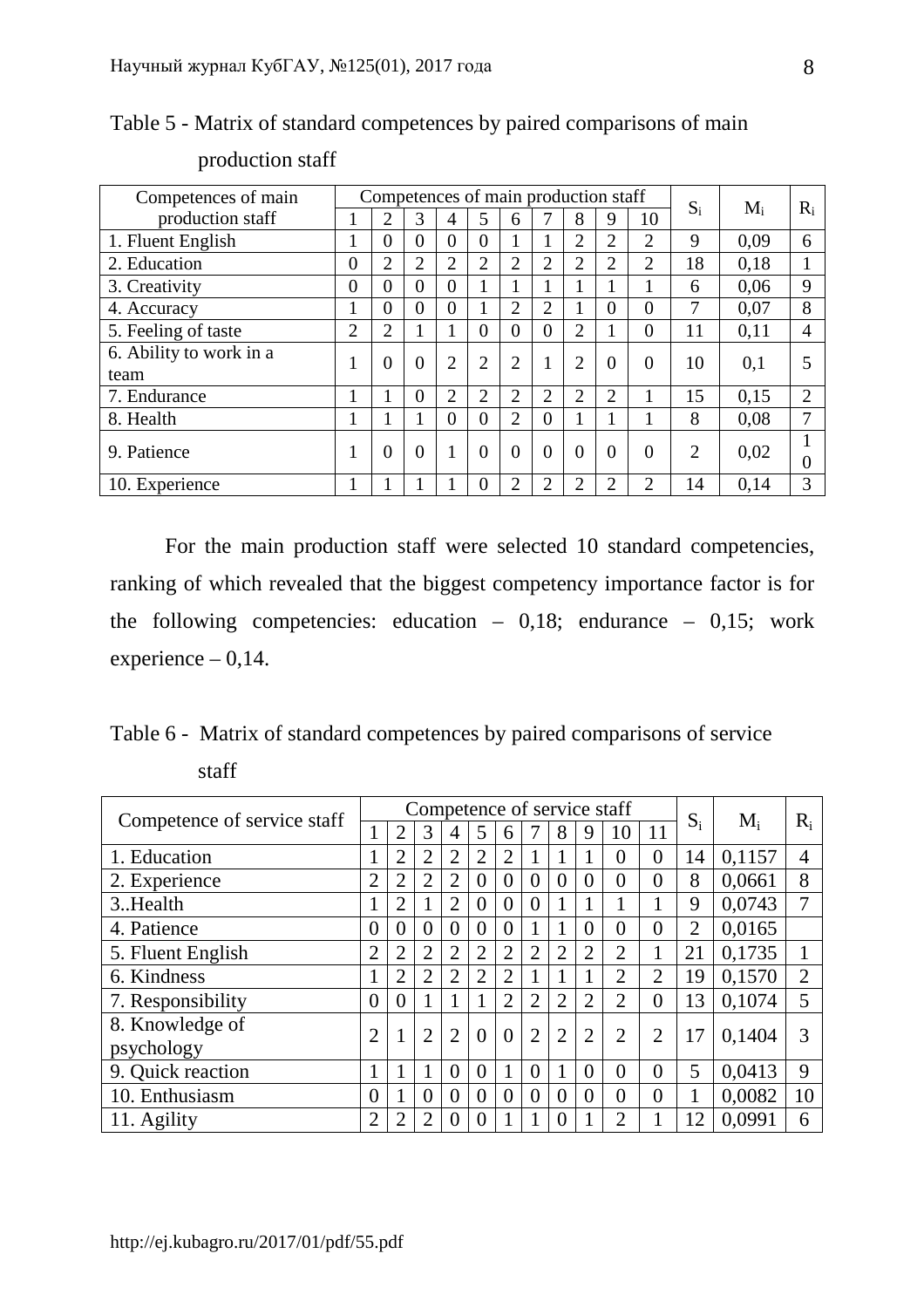Successful business activity of companies in hotel industry based on effective and professional service staff work at the hotels. Primary purpose for development of quality management system of any hotel is identification and evaluation of standard competencies.

Based on the constructed matrix of standard paired-comparisons competencies of service staff was identified that competencies factors such as: fluent English, kindness, knowledge of psychology, level of education and responsibility are the highest  $-0.17$ ; 0.15; 0.14; 0.11; 0.1 respectively.

Determine the correctness of standard paired-comparisons competencies:

- managers of the Department

 $n = 14$ ,  $\sum S_i = n^2$ ,  $196 = 196$ ,  $\sum M_i = 1.0$ 

- specialists

 $n = 13$ ,  $\sum S_i = n^2$ ,  $169 = 169$ ,  $\sum M_i = 1,0$ 

main production staff

 $n = 10$ ,  $\sum S_i = n^2$ ,  $100 = 100$ ,  $\sum M_i = 1,0$ 

- service staff

$$
n = 11, \quad \sum S_i = n^2, \quad 121 = 121, \quad \sum M_i = 1,0
$$

- technical staff

 $n = 11$ ,  $\sum S_i = n^2$ ,  $121 = 121$ ,  $\sum M_i = 1,0$ 

On the next stage required hotel staff competencies need to be compared with existing ones, for the matrix of competencies availability in each hotel staff category needs to be build. 4 hotels in Krasnodar were investigated for the assessment of staff competency (Table 7-11).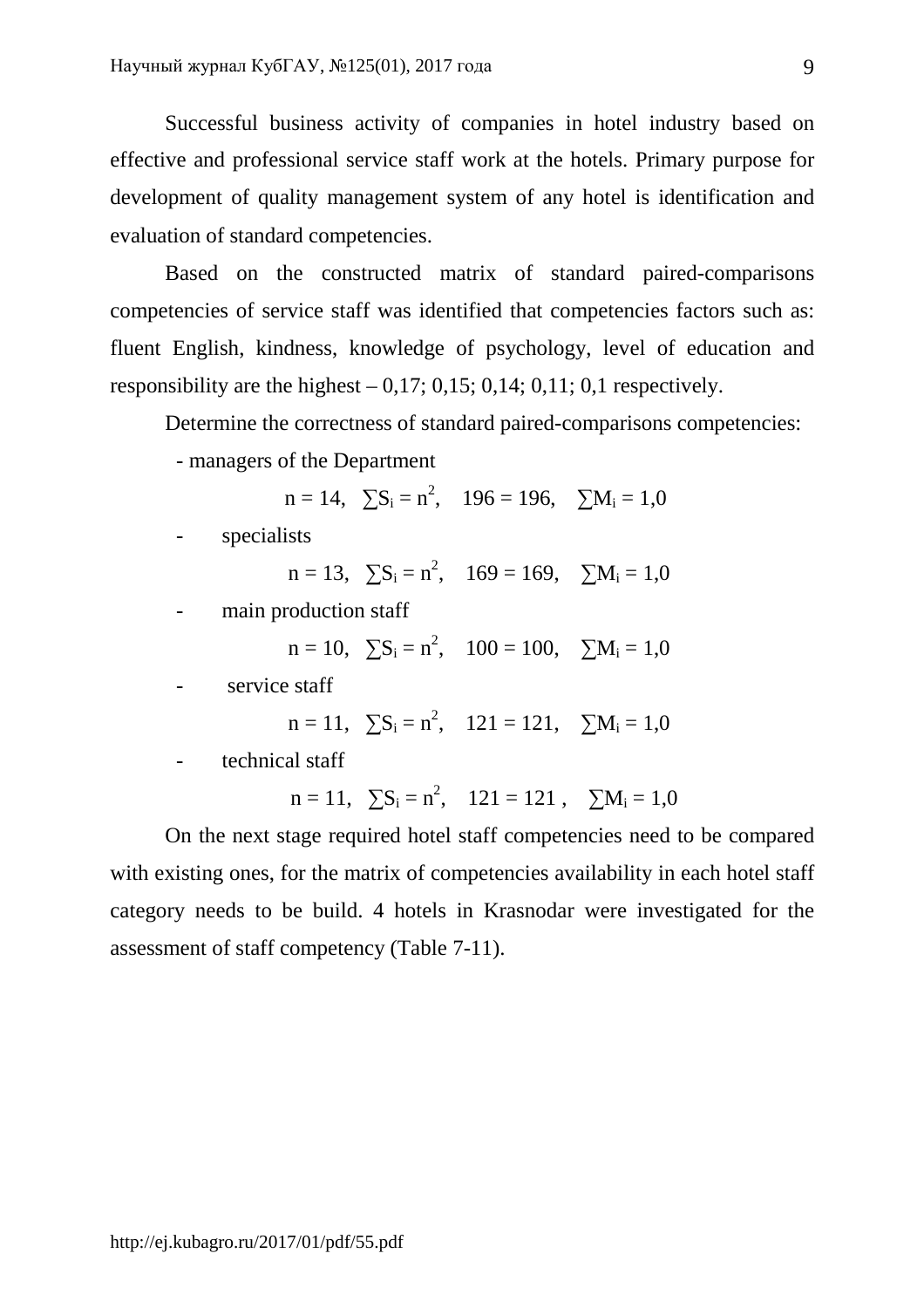| The competence of the           |        | Hotels<br>$M_i$ |                    |         |         |  |
|---------------------------------|--------|-----------------|--------------------|---------|---------|--|
| Department, Division managers   |        | Hotel 1         | Hotel <sub>2</sub> | Hotel 3 | Hotel 4 |  |
| 1. Responsibility               | 0,0459 | $+$             |                    | $^{+}$  |         |  |
| 2. Organizer                    | 0,1173 | $+$             |                    | $+$     |         |  |
| 3. Education                    | 0,0867 | $+$             |                    |         |         |  |
| 4. Work experience              | 0,1276 | $+$             | $+$                | $+$     |         |  |
| The rest of the table 7         |        |                 |                    |         |         |  |
| 5. Health                       | 0,0969 |                 |                    | $^{+}$  |         |  |
| 6. Fluent English               | 0,1378 | $^{+}$          | $^{+}$             |         |         |  |
| 7. Enthusiasm                   | 0,0561 | $+$             | $^{+}$             |         | $^{+}$  |  |
| 8. Sociability                  | 0,0765 |                 |                    |         |         |  |
| 9. Self-criticism               | 0,0663 |                 |                    |         |         |  |
| 10. Poise                       | 0,0255 |                 |                    |         |         |  |
| 11. Objectiveness               | 0,0153 | $+$             |                    |         |         |  |
| 12. Focus on conflict-free work | 0,0357 | $+$             |                    |         |         |  |
| 13. Knowledge of etiquette      | 0,1071 |                 |                    |         |         |  |
| 14. The ability to understand   | 0,0051 |                 |                    |         |         |  |
| people                          |        |                 | $^{+}$             | $+$     |         |  |
| $c_{ii}$                        |        | 0,62            | 0,32               | 0,38    | 0,5     |  |

Table 7 - Matrix of appropriate competences of Department, Division managers

Among departments, divisions managers of the researched hotels the highest efficiency ratio has staff at Hotel  $1 - 0.62$  (8 out of 14 competencies available), the lowest – staff at hotel  $2 - 0.32$  (4 out of 14 competencies available).

Following competencies need to be developed for all of the researched hotels: communication ability, self-criticism, poise and knowledge of etiquette. Table 8 - Matrix of appropriate competences of specialists

|                                   |        |         |         | Hotels  |         |
|-----------------------------------|--------|---------|---------|---------|---------|
| The competence of the specialists | $M_i$  | Hotel 1 | Hotel 2 | Hotel 3 | Hotel 4 |
| 1. Work experience                | 0,1538 | $+$     | $^{+}$  | $^{+}$  | $^{+}$  |
| 2. Good diction                   | 0,0118 |         |         | $+$     |         |
| 3. Education                      | 0,0355 | $^{+}$  | $^{+}$  | $^{+}$  | $^{+}$  |
| 4. Health                         | 0,0414 | $^{+}$  | $^{+}$  |         |         |
| 5. Fluent English                 | 0,1124 | $^{+}$  |         | $+$     | $^{+}$  |
| 6. Ingenuity                      | 0,0887 |         |         |         |         |
| 7. Communicative skills           | 0,1005 | $+$     | $+$     | $+$     | $^{+}$  |
| 8. Self-control                   | 0,1242 |         |         |         |         |
| 9. Poise                          | 0,0295 |         |         | $^{+}$  | $^{+}$  |
| 10. Kindness                      | 0,0532 |         | $^{+}$  | $+$     |         |
| 11. Focus on conflict-free work   | 0,0591 | $^{+}$  |         |         | $^{+}$  |
| 12. Patience                      | 0,1420 |         | $^{+}$  |         |         |
| 13. Working with people           | 0,0473 |         |         | $+$     | $^{+}$  |
| $c_{ij}$                          |        | 0,5     | 0,52    | 0,54    | 0,53    |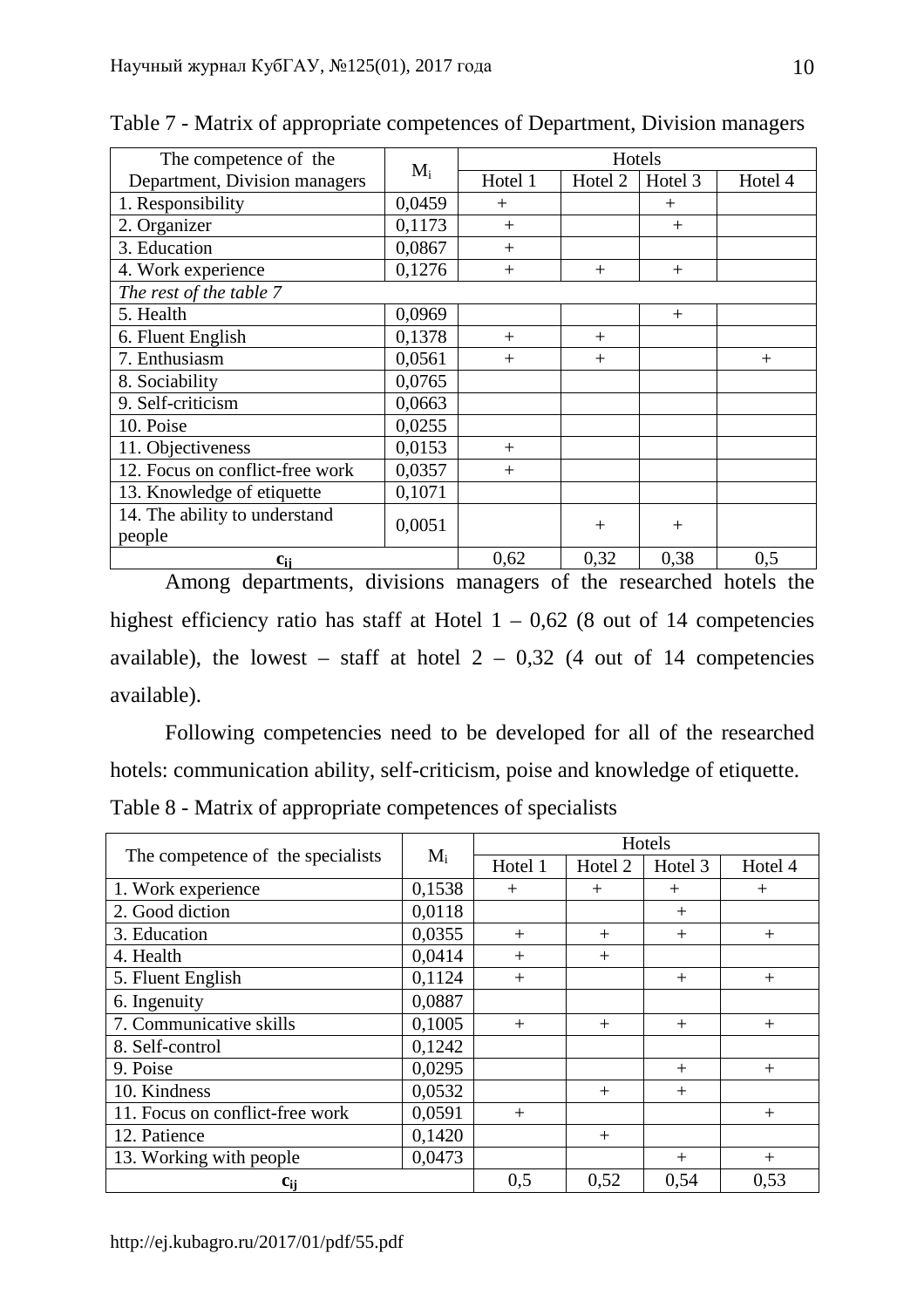Calculated efficiency ratio is proving lack of compliance between required and existing competencies for staff at hotel  $1 - 0.5$  (6 out of 13) competencies available) and maximum possible one for staff at hotel  $3 - 0.54$  (8) out of 13 competencies available). Undeveloped competencies for this staff category are creativity and self-control.

| The competences of    |       |         |         | Hotels  |         |
|-----------------------|-------|---------|---------|---------|---------|
| main production staff | $M_i$ | Hotel 1 | Hotel 2 | Hotel 3 | Hotel 4 |
| 1. Fluent English     | 0,09  | $+$     | $+$     |         | $+$     |
| 2. Education          | 0,18  | $^{+}$  |         | $^{+}$  | $^{+}$  |
| 3. Creativity         | 0,06  | $^{+}$  |         |         |         |
| 4. Accuracy           | 0,07  |         | $+$     | $+$     | $^{+}$  |
| 5. Feeling of taste   | 0,11  | $^{+}$  |         |         |         |
| 6. Ability to work in | 0,1   |         |         |         |         |
| a team                |       |         |         |         |         |
| 7. Endurance          | 0,15  |         |         |         | $^{+}$  |
| 8. Health             | 0,08  | $^{+}$  | $^{+}$  |         | $^{+}$  |
| 9. Patience           | 0,02  | $^{+}$  | $+$     |         |         |
| 10. Experience        | 0,14  | $+$     |         |         | $^{+}$  |
| $c_{ii}$              |       | 0,68    | 0,26    | 0,25    | 0,71    |

Table 9 - Matrix appropriate of competences of main production staff

Among main production staff the highest efficiency ratio has staff at hotel  $4 - 0.71$  (6 out of 10 competencies available), the lowest has staff at hotel  $2 - 0.26$  (4 out of 10 competencies available). For the efficient use of main production staff labour potential on the researched companies following competencies need to be developed: ability work in a team, creativity and endurance.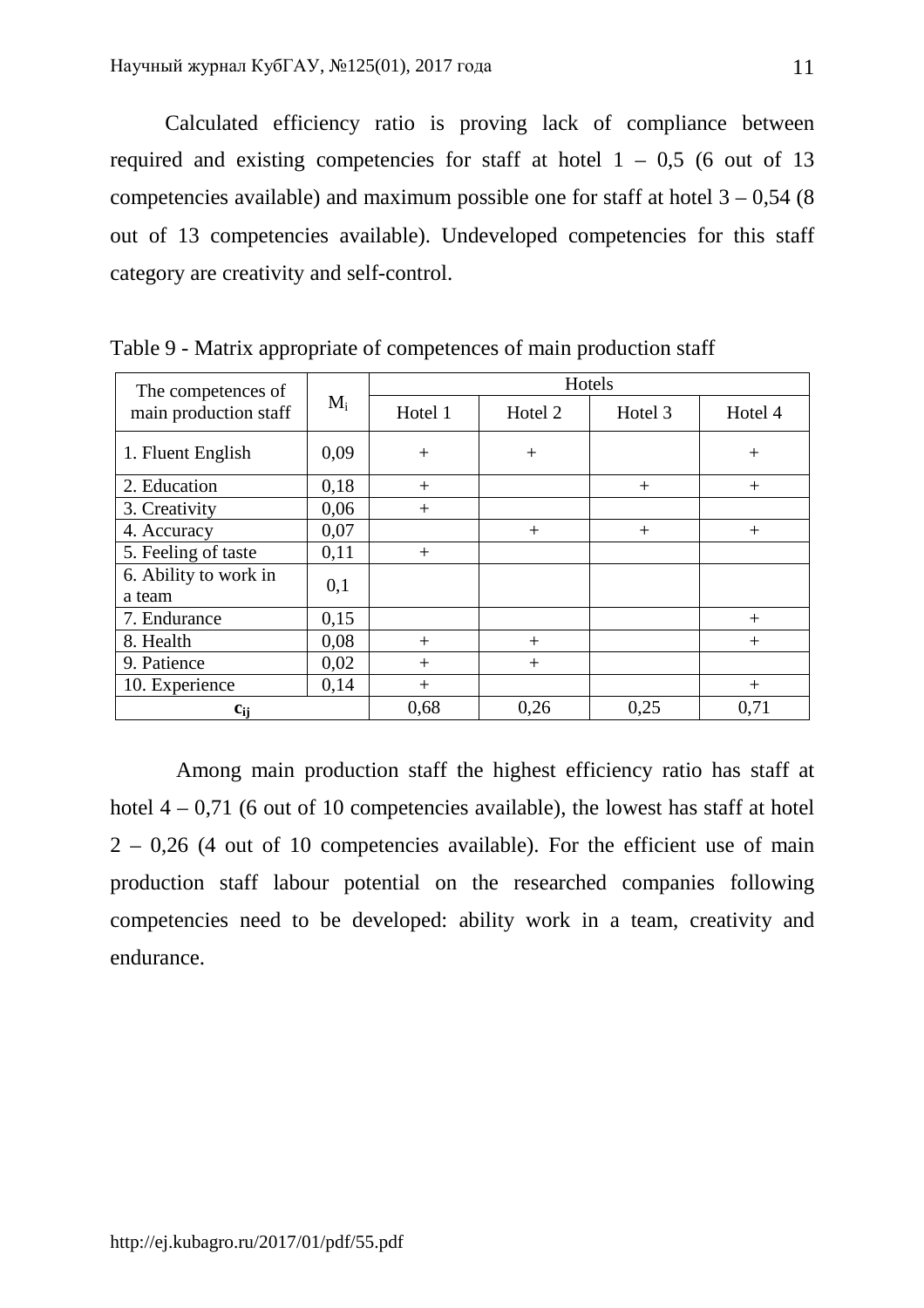| The competences of       |        |         | Hotels  |         |         |
|--------------------------|--------|---------|---------|---------|---------|
| technical staff          | $M_i$  | Hotel 1 | Hotel 2 | Hotel 3 | Hotel 4 |
| 1. Good knowledge of     | 0,1404 | $^{+}$  |         |         |         |
| foreign language         |        |         |         |         |         |
| 2. Education             | 0,1735 | $+$     | $^{+}$  | $+$     |         |
| 3. Formalism             | 0,0413 |         | $^{+}$  |         |         |
| 4. Analytical skills     | 0,1487 |         | $^{+}$  |         |         |
| 5. Practical skills      | 0,1157 |         |         | $+$     |         |
| 6. Perseverance          | 0,0330 |         | $^{+}$  |         |         |
| The rest of the table 10 |        |         |         |         |         |
| 7. Health                | 0,0909 |         | $^{+}$  | $+$     | $+$     |
| 8. The ability to        | 0,0826 |         |         |         |         |
| foresee                  |        |         |         |         |         |
| 9. Punctuality           | 0,0247 | $^{+}$  | $^{+}$  |         |         |
| 10. Attentiveness        | 0,0495 |         |         |         | $^{+}$  |
| 11. Clarity              | 0,0661 |         | $^{+}$  |         | $^{+}$  |
| $c_{ii}$                 |        | 0,33    | 0,57    | 0,55    | 0,2     |

Table 10 - Matrix of appropriate competences of technical staff

Calculation of the efficiency ratio of technical staff showed  $-0.57$  (7 out of 11 competencies available) – staff at hotel 2 and 0,2 (3 out of 11 competencies available) – staff at hotel 4. More complete implementation required such competence as the ability to foresee, attentiveness, knowledge of foreign languages, practical skills, formalism, analytical skills. It is necessary to note insufficient level of compliance of the competencies specific to the technical staff, which is unacceptable in the related activities of all hotel services. Comparison of the available competencies of service staff with the necessary ones allowed to state about the highest compliance of hotel  $1 - 0.86$  (8) out of 11 competencies available) and the lack of compliance at the hotel 3 – 0,33 (3 out of 11 competencies available). Improvement of compliance ratio may be possible under development of competencies such as: patience, commitment, enthusiasm.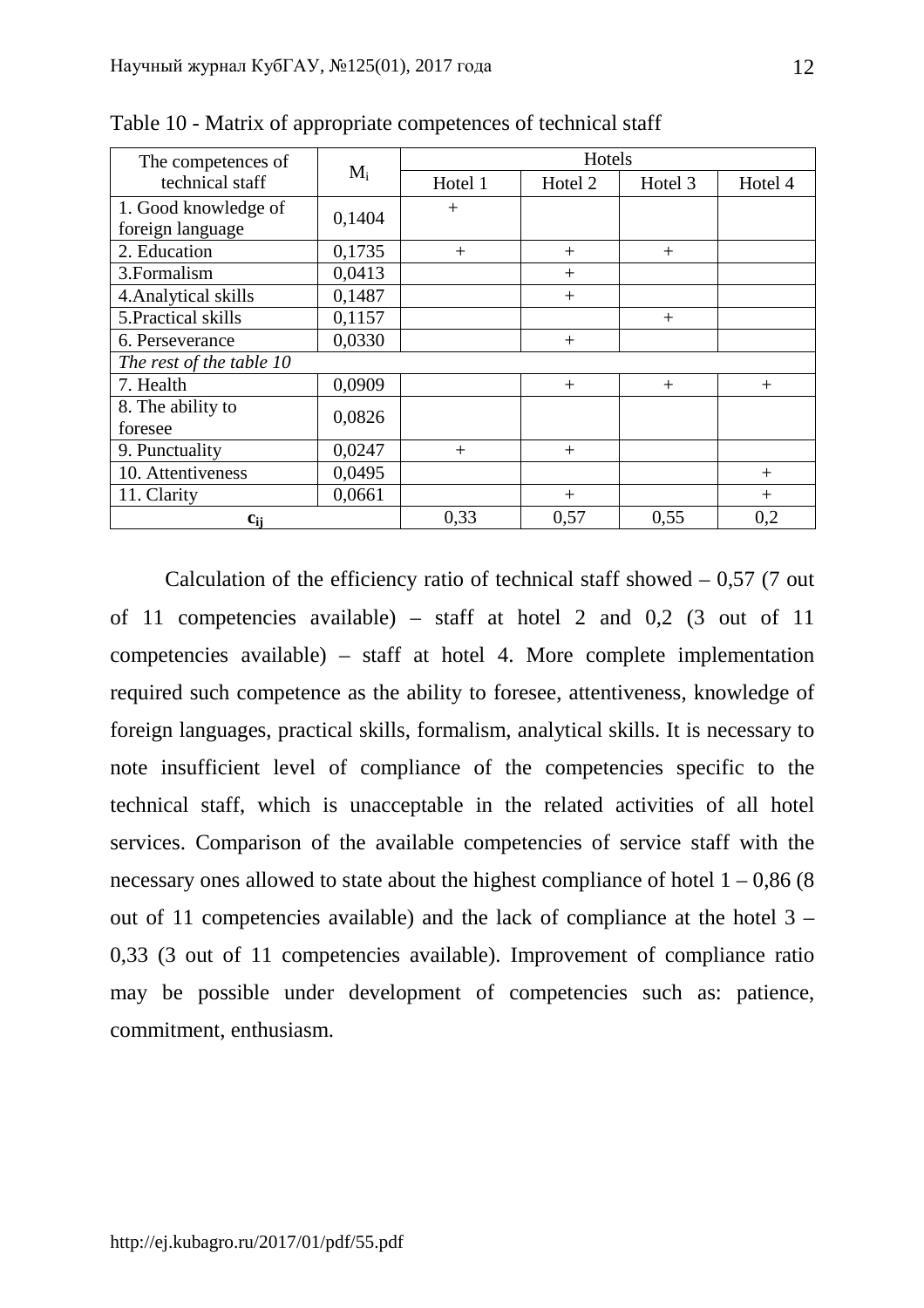|                                                                |        |         | Hotels             |         |         |
|----------------------------------------------------------------|--------|---------|--------------------|---------|---------|
| The competences of service staff                               | $M_i$  | Hotel 1 | Hotel <sub>2</sub> | Hotel 3 | Hotel 4 |
| 1. Education                                                   | 0,1157 | $^{+}$  | $^{+}$             |         | $^{+}$  |
| 2. Experience                                                  | 0,0661 | $+$     |                    |         | $^{+}$  |
| 3. Health                                                      | 0,0743 | $+$     |                    | $+$     |         |
| 4. Patience                                                    | 0,0165 |         | $+$                |         |         |
| 5. Fluent English and knowledge of<br>another foreign language | 0,1735 | $+$     |                    |         | $^{+}$  |
| 6. Kindness                                                    | 0,1570 | $+$     |                    | $+$     |         |
| 7. Responsibility                                              | 0,1074 |         | $+$                |         |         |
| 8. Knowledge of psychology                                     | 0,1404 | $+$     | $+$                |         | $^{+}$  |
| 9. Quick reaction                                              | 0,0413 | $^{+}$  |                    |         | $^{+}$  |
| 10. Enthusiasm                                                 | 0,0082 |         |                    |         |         |
| 11. Agility                                                    | 0,0991 | $^{+}$  |                    | $^{+}$  | $^{+}$  |
| $c_{ii}$                                                       |        | 0,86    | 0.38               | 0.33    | 0.63    |

Table 11 - Matrix of appropriate competences of service staff

For more detailed analysis let's present results of the coefficients of the compliances calculation of all staff categories at 4 hotels in Krasnodar in the form of matrix of efficiency (table. 12).

Table 12 - Matrix of efficiency

|         |                        |                             | Category of hotel staff |                    |               |
|---------|------------------------|-----------------------------|-------------------------|--------------------|---------------|
| Hotels  | Department<br>managers | Main<br>production<br>staff | Specialists             | Technical<br>staff | Service staff |
| Hotel 1 | 0,62                   | 0,68                        | 0,5                     | 0,33               | 0,86          |
| Hotel 2 | 0,32                   | 0,26                        | 0,52                    | 0,57               | 0,38          |
| Hotel 3 | 0,38                   | 0,25                        | 0,54                    | 0,55               | 0,33          |
| Hotel 4 | 0,05                   | 0,71                        | 0,53                    | 0.2                | 0,63          |

Solving the obtained matrix by the Hungarian method at the maximum, we obtain the matrix of competence of each staff category (table. 13).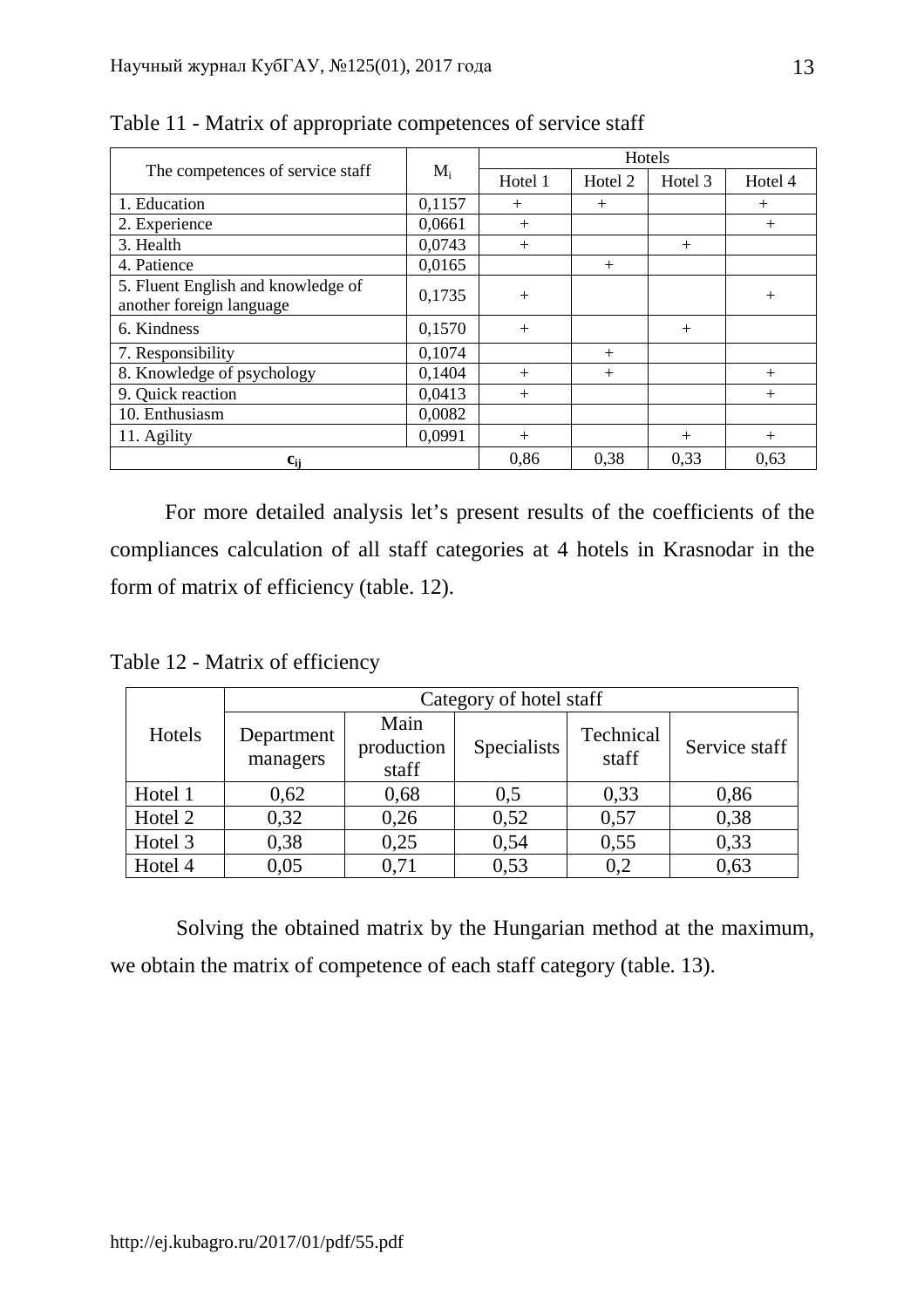|         | Category of hotel staff                 |                              |             |                        |               |
|---------|-----------------------------------------|------------------------------|-------------|------------------------|---------------|
| Hotels  | Departm<br>ent,<br>division<br>managers | Main<br>productio<br>n staff | Specialists | Techni<br>cal<br>staff | Service staff |
| Hotel 1 |                                         |                              |             |                        |               |
| Hotel 2 |                                         |                              |             |                        |               |
| Hotel 3 |                                         |                              |             |                        |               |
| Hotel 4 |                                         |                              |             |                        |               |

Table 13 - Matrix of competence of each staff category

Most disclosed competences are of Department, Division managers and service staff of the hotel 1 - efficiency ratio is 0,62; 0,86 respectively. Compliance with International Standards Services is 8 of 14 competence of Department, Division managers and 8 out of 11 - service staff. The situation for the other studied hotels is less positive, so in the hotel 2 the only competence of technical staff meets the international level, the coefficient of efficiency is 0.57 (7 out of 11 competencies available), the high ratio of efficiency in hotel 3 specialists - 0,54 (8 out of 13 competencies available), service staff at the hotel 4 - 0,71 (6 out of 10 competencies available).

**Conclusion.** In the article presented the methodical approach to an estimation of a degree of competence of hotel industry staff and calculated the competence degree of Krasnodar hotels staff on the basis of the Hungarian method, which increases the validity of the conclusions and the possibility of practical application of this approach.

The proposed methodological approach will allow to define the categories of staff hotels with the lowest level of competence, competences which are insufficiently implemented and hotels where staff competence is at quite high level.

Prospects for further research is to study the directions of the Hungarian method use, taking into account the negative competencies, which are reducing the overall competence of the staff.